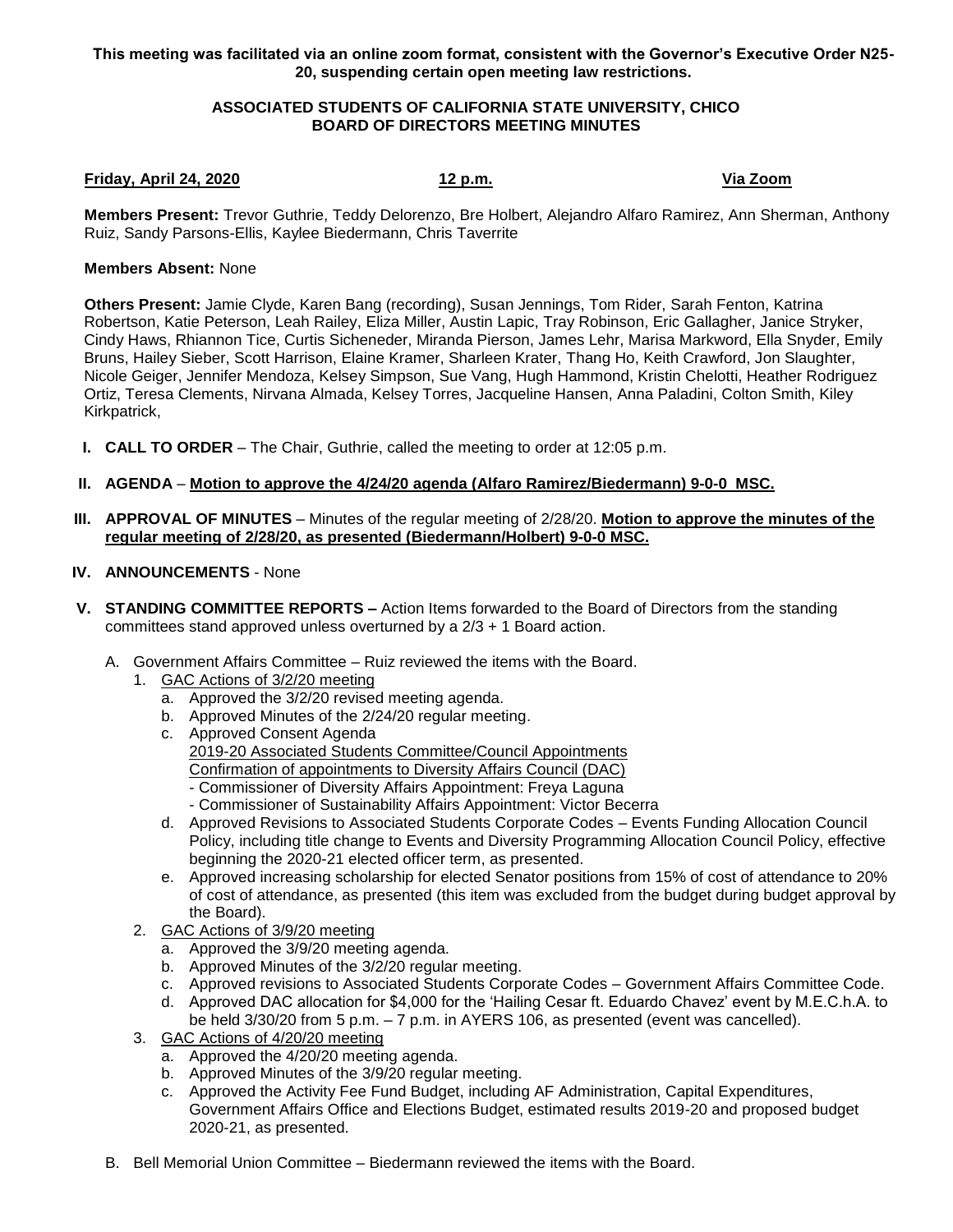- 1. BMUC Actions of 3/4/20
	- a. Approved the 3/4/20 agenda.
	- b. Approved Minutes of the 2/19/20 regular meeting.
- 2. BMUC Actions of 4/22/20
	- a. Approved the 4/22/20 agenda.
	- b. Approved Minutes of the 3/4/20 regular meeting.
	- c. Approved Student Union Budget (including Capital Expenditures), estimated results 2019-20 and proposed budget 2020-21, as presented.
- C. Associated Students Businesses Committee Taverrite reviewed the items with the Board.
	- 1. ASBC Actions of 3/9/20
		- a. Approved the 3/9/20 agenda.
		- b. Approved Minutes of the 2/17/20 Special meeting.
		- 2. ASBC Actions of 4/20/20
			- a. Approved the 4/20/20 agenda.
			- b. Approved Minutes of the 3/9/20 regular meeting. Approved Associated Students Auxiliary Businesses Budget – Dining Services (including Capital Expenditures), estimated results 2019-20 and proposed budget 2020-21, as presented.

The committee chairs confirmed that contingency plans were discussed during budget review/approvals at their committees, as it is unknown what will happen this fall due to the COVID-19 pandemic.

## **VI. BUSINESS**

**A.** Action Item: Approval of Associated Students Budget (including Pay Schedule), estimated results 2019-20 and proposed budget 2020-21. **Motion to approve Associated Students Budget (including Pay Schedule), estimated results 2019-20 and proposed budget 2020-21, as presented (Taverrite/Alfaro Ramirez).** Clyde said the budget is a snapshot in time, a best guess scenario, and work began on it in January. Due to the COVID-19 pandemic, all services have been moved to a virtual environment. She said the other piece is actual circumstances of what next year will look like. She explained that if the head count and fees change, it shifts what we do as an organization completely. Clyde noted a conservative number of 14,000 was used for the head count, with the assumption that all fees will stay intact, as well as no changes to contracts such as Follett and Dining. She said the budget also assumes that we come back in the fall at full capacity, although it's unlikely that will happen. Clyde noted a low head count would affect services provided to students, career and student staff employees, operations, programs and buildings. Delorenzo asked if the budget would be revisited after the first couple of months of the fall semester. Clyde said monthly narratives would be provided to the committees and the Board based on the current situation. Sherman said there are three big uncertainties: the COVID-19 pandemic, down trending enrollment, and state allocation. She said she liked how this budget was laid out. Jennings reviewed the All Areas Summary and Pay Schedule, noting an overall decrease in net assets of \$(529,935) is projected due to a drop in enrollment. Each area was individually reviewed. Capital Expenditures – Planned Purchases were next reviewed for all areas. Alfaro Ramirez asked about the timing for the various items listed. Clyde said all capital purchases are on hold unless for repair and maintenance, related to safety, or if there is a way students can be serviced in a different type of capacity. Corporate Services Fund and Area Reimbursements were next reviewed. Holbert said regarding the senator pay increase included in this budget, that the Board never had the opportunity to discuss this item, so she would like the Board to discuss it. She said at GAC they passed the Senator increase of 15% to 20% cost of attendance. She said she supports students but with Activity Fee having to dip in to reserves, doesn't believe it is good for the AS financially at this time. Holbert said after this next year, and if we don't have to dip into reserves, it would then be a good idea to revisit this. Alfaro Ramirez said it's the Board's job to look out for the corporation, but noted he would be voting for the senator increase, reflecting the wants of the senators. Sherman agreed with Holbert, noting the Board should be cautious at this point as they need to be the best stewards for AS finances in these uncertain times. Biedermann said she hasn't been supportive of this increase, noting this is not the time for an increase. Delorenzo said Student Senate is relatively new and to increase their salaries at the beginning stages seems rather premature. She said she would vote to approve the budget without the increase to the senators. Ruiz said this item was discussed over three GAC meetings and that he was the tie breaker for the vote. He said he understands, as a Board member, they need to be fiscally responsible. Taverrite said that this year would not be the best time to do this. Holbert commended the senators for their work. Ruiz asked what the impact would be to the budget for this increase and Slaughter said total impact would be \$10,812. **Motion to approve Associated Students Budget (including Pay Schedule), estimated results 2019-20 and proposed budget 2020-21, excluding Senator pay increase from the budget (Holbert/Biedermann) 8-1-0 MSC.**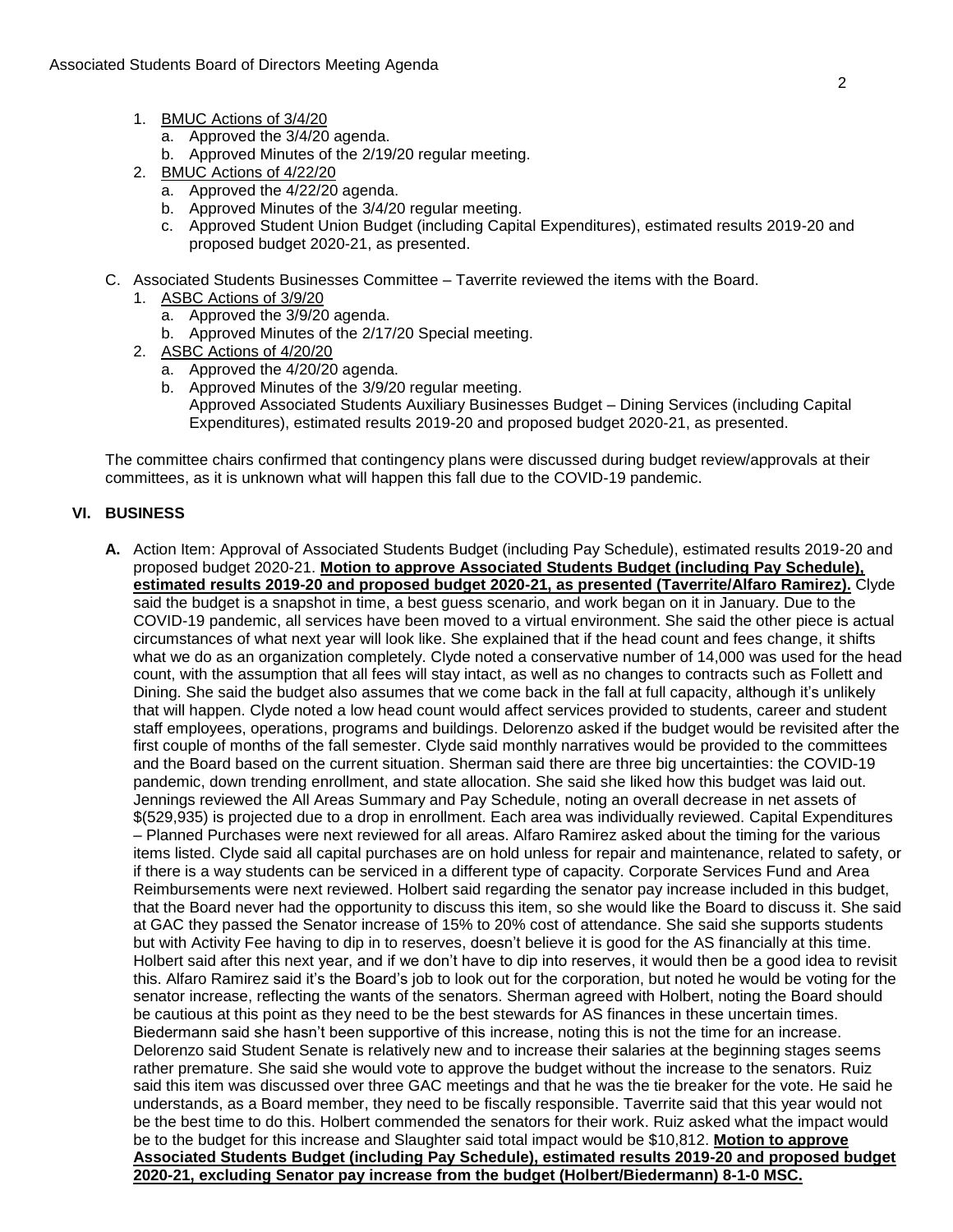- B. Action Item: Approval of revisions to Associated Students Corporate Codes Board of Directors Code. **Motion to approve revisions to Associated Students Corporate Codes – Board of Directors Code, as presented (Biedermann/Alfaro Ramirez).** Clyde said they are attempting to give the Board of Directors (BOD) and the Government Affairs Committee (GAC) the opportunity to have a consistent meeting time. Exception to the set schedule would be made for graduating seniors and their required class time. Clyde noted that the BOD and the GAC would meet on alternate Wednesdays from 2:30 to 4 p.m. **8-0-1 MSC.**
- C. Action Item: Approval of Revisions to Associated Students Corporate Codes Government Affairs Committee Code. **Motion to approve revisions to Associated Students Corporate Codes – Government Affairs Committee Code, as presented (Biedermann/Ruiz) 8-0-1 MSC.**
- D. Director of University Affairs Report Alfaro Ramirez said no hard feelings regarding the lack of senator pay increase, noting it was made in good intentions. He said Student Academic Senate (SAS) would be meeting a couple of more times and they are updating their code and duties (Parsons-Ellis left the meeting at 12:55 p.m.). He encouraged everyone to attend the SAS meetings. Alfaro Ramirez said Ella Snyder will be taking his position for next year and will do a great job. He said President Hutchinson sent out an email regarding the CARES Act, and he and Holbert are trying to obtain answers to their questions. He encouraged everyone to engage in mutual aid, noting the Democratic Socialists of America is doing volunteer work in the Chico community and it's open to everyone.
- E. Director of Legislative Affairs Report Holbert reminded everyone to register for the Census so that their information is counted. She said a virtual fireside chat was held Wednesday regarding the Census and encouraged everyone to check out the AS Virtual Engagement Center website. She said a meeting will be held at 5:15 p.m. today to celebrate all our wins. Holbert said Ruiz will be the new Director of Legislative Affairs.
- F. University Vice Presidents' Reports Sherman said they're working and planning on all the unknowns and various scenarios to understand what the campus budget might look like as a whole campus next year, and the year after. She said they are modeling different assumptions, including enrollment drop, looking at the likelihood of gaps regarding state support and state allocations, and looking at what the likelihood is that we'll be able to come back to campus this fall as well as the impact to fees. She said they are getting regular updates from the Chancellor's Office, with different scenarios. She said a big part of the question has been regarding given the differences across campuses, how to do something consistent, yet tailored to each unique location. Sherman updated regarding the CARES Act funding, noting that this campus has a high proportion of CAL Eligible and Title IV eligible students, higher even than some other campuses across the CSU. As a result of that, we have more money, and more students to get the money out to. Their priority focus is to get as much money out as possible to as many students as possible. Sherman said regarding the CARES Act, they received an update from the Department of Education a couple of days ago and found out that students have to be Title IV eligible, which changed how they were originally looking at the funding. She said they are also looking to see what other sources of funds can be used across the campus for those not eligible, including DACA, undocumented students, some international students and some of the graduate programs that aren't eligible for Title IV Funds. They have identified a variety of sources they may be able to use as a supplement to CARES Act funding. Financial Aid and Student Financial Services have been working on this. She said they also recognize that a lot of people's circumstances may have changed due to COVID-19. Sherman said the direction they'll probably go to in order to get money back as fast as possible is to do some basic flat dollar amounts to all eligible students to start with, and also ask students to fill out an application for aid if their circumstances have changed or if they have a special issue that would require additional funding. They are hopeful to prepare over 12,000 checks soon. Additional time is being allotted for those filling out applications for additional assistance. Delorenzo said students have been asking her when they'll know what's going to happen in the fall. Sherman said they've been following the Governor's six-part time line, and it has been more challenging here because we've only had 16 cases in Butte County; however, there is the worry that returning students from other areas could infect others. She said there are normally 20,000 students/faculty/staff on campus. Sherman said President Hutchinson has tasked a subgroup of the EOC with putting together some time frames where there are specific dates to pay attention to in order to make decisions by a certain time. She said May 15 is a critical date for international students as they don't get funding for online programming. Sherman said the goal is for in person classes, or a hybrid of it.
- G. Executive Director's Report Clyde said the only capital projects that would move forward would be for repairs, replacement and safety. She said the Follett extension was approved for two years by the Board. She said Follett has to commit on their level which is challenging especially with awaiting the decision on whether we're